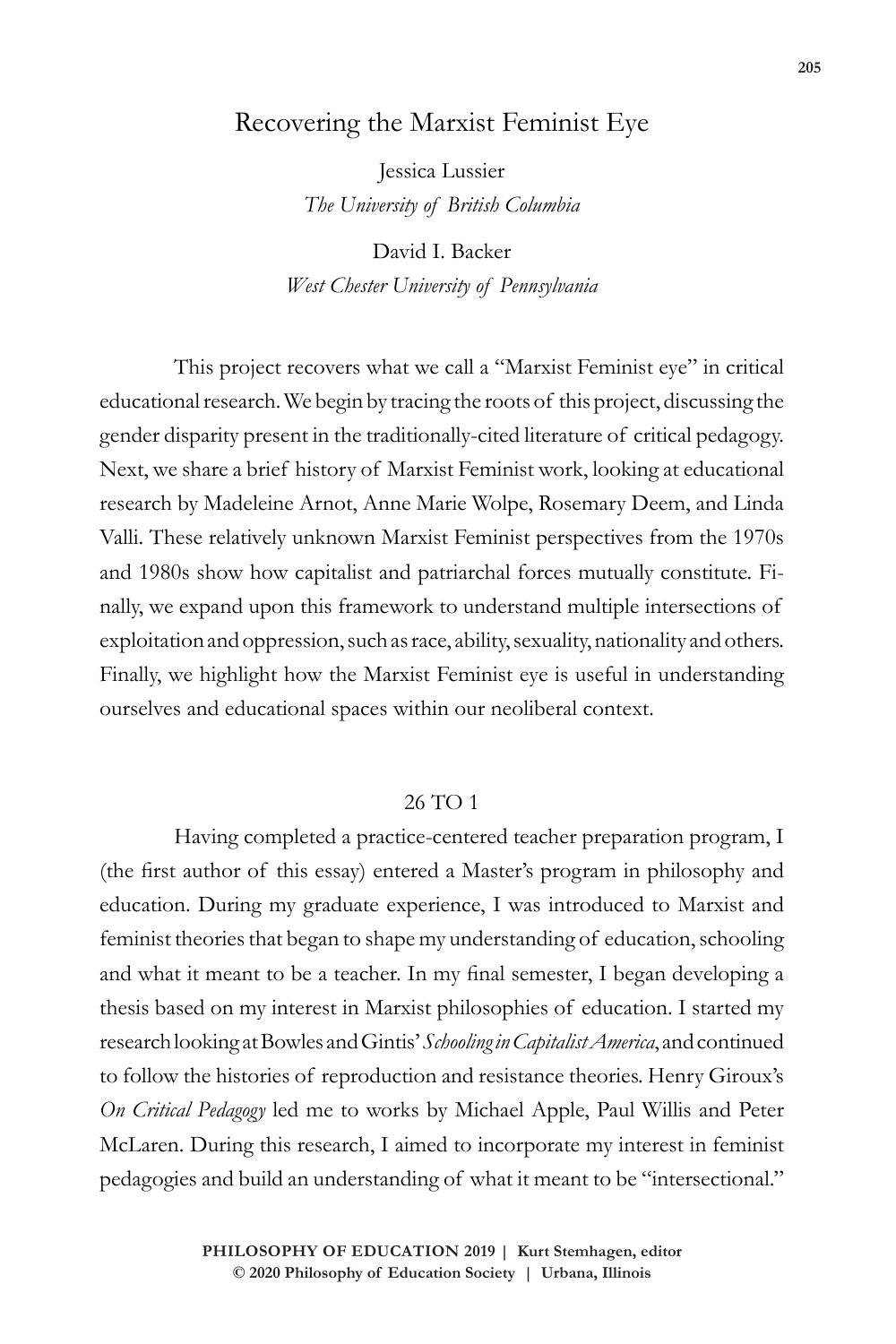In insisting upon a Marxist, materialist lens, however, I began to recognize that my reference list was a list of male, predominately white, theorists. I knew that scholarship in any field had historically been dominated by men, but the study of Marxism seemed to appear as a boy's club. Studies of educational resistance, such as Paul Willis' *Learning to Labour* reinforced the observation that for 1980s left-wing sociologists of education, the problem of class reproduction was almost always a question of *boys'* education (I did not know, for instance, about Angela McRobbie's work on working class girls and the culture of femininity).<sup>1</sup> At the end of the semester, my master's thesis was complete, my final bibliography contained 26 citations of men, 1 solo female author and 1 female co-author.

Attempting to find *any* female authors in this area proved to be quite the challenge. Not only that, the perspectives I found offered in the literature did not include a robust critique of patriarchy such as those I encountered when reading feminist authors. Recognizing that my literature review as a graduate student at the time was somewhat limited, I see now that there were scholars and writing that I remained unaware of at the time (indeed, the ones my co-author and I will discuss in this article). It was not until this last spring at the PES annual conference where, in conversation with my co-author, we discovered a similar interest in this lack of attention to Marxist Feminist scholars, especially in education. He shared with me some work he had come across by a female author, Madeleine Arnot, on Marxism, gender, and education. Inspired by this conversation, we set out to study what we came to call the Marxist Feminist eye, a perspective developed by a generation of Marxist Feminist educational researchers that are rarely mentioned in literature reviews or source texts in critical pedagogy or social foundations of education generally.

## THE MARXIST FEMINIST EYE

There is a little-told history of Marxist Feminist educational research. Though their work is not as widely known, a generation of scholars examined the fine-grained complexity of social reproduction in education, theorizing and measuring educational practices that ensure the continuity of gender and class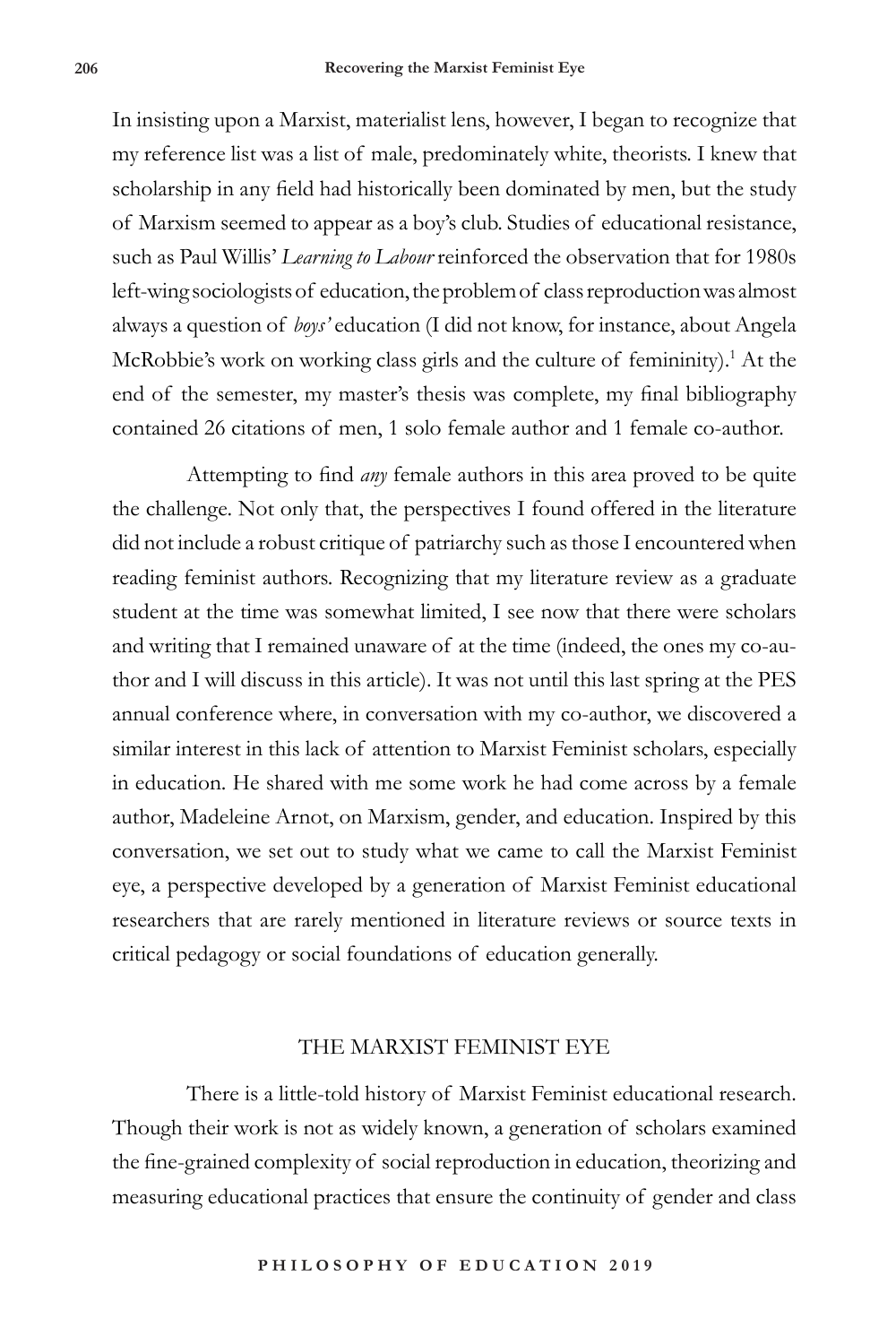relations in capitalist societies (or what was known then as "the sexual division of labor"). Marxist Feminists such as Michele Barrett, Christine Delphy, Lise Vogel, Selma James, Angela Davis, Angela McRobbie, and Maria Dalla Costa, across disciplines and in several countries, addressed education here and there (Barrett and Davis notably include whole chapters to the subject in their flagship books *Women's Oppression Today* and *Women, Race, and Class*). The work of neo-Marxist researchers such as Jean Anyon, Pauline Lipman, and Lois Weiner examines issues of race, class, and gender in education from a critical urban perspective. Their work is known quite well in their respective fields, but in the years before critical pedagogy formed as a research paradigm a cohort of scholars across disciplines and contexts followed the Marxist Feminist's lead to look at education more carefully. Anne Marie Wolpe, Madeleine Arnot, Rosemary Deem, and Linda Valli each wrote important contributions to a specifically Marxist Feminist paradigm of educational research.

In books such as *Some Processes in Sexist Education*, *Becoming Clerical Workers,*  and *Women and Schooling*, these authors showed how classrooms, curriculum, and educational policy work to reproduce idiosyncratic striations of exploitation and patriarchal oppression in modern social formations. They took their lead from social reproduction theorists, building on insights like those made by the French Communist philosopher Louis Althusser, who—with his student Etienne Balibar—claimed that the perspective of reproduction (how social formations maintain continuity over time) is perhaps the most important perspective when thinking about how modern capitalist social formations change, and how to change them in turn. Althusser was famous for claiming that schools are the most powerful apparatus for reproducing these ideologies in modern capitalist societies. But the Marxist Feminists also followed the work of (and in some cases were mentored directly by) the British sociologist of education Basil Bernstein, whose theory of codes was similar in some respects to Althusser's notion of ideology.

Throughout these authors' work, there is what we will call a "Marxist Feminist eye": a way of seeing and understanding educational matters at the intersection of gender and class. We believe this eye is important to describe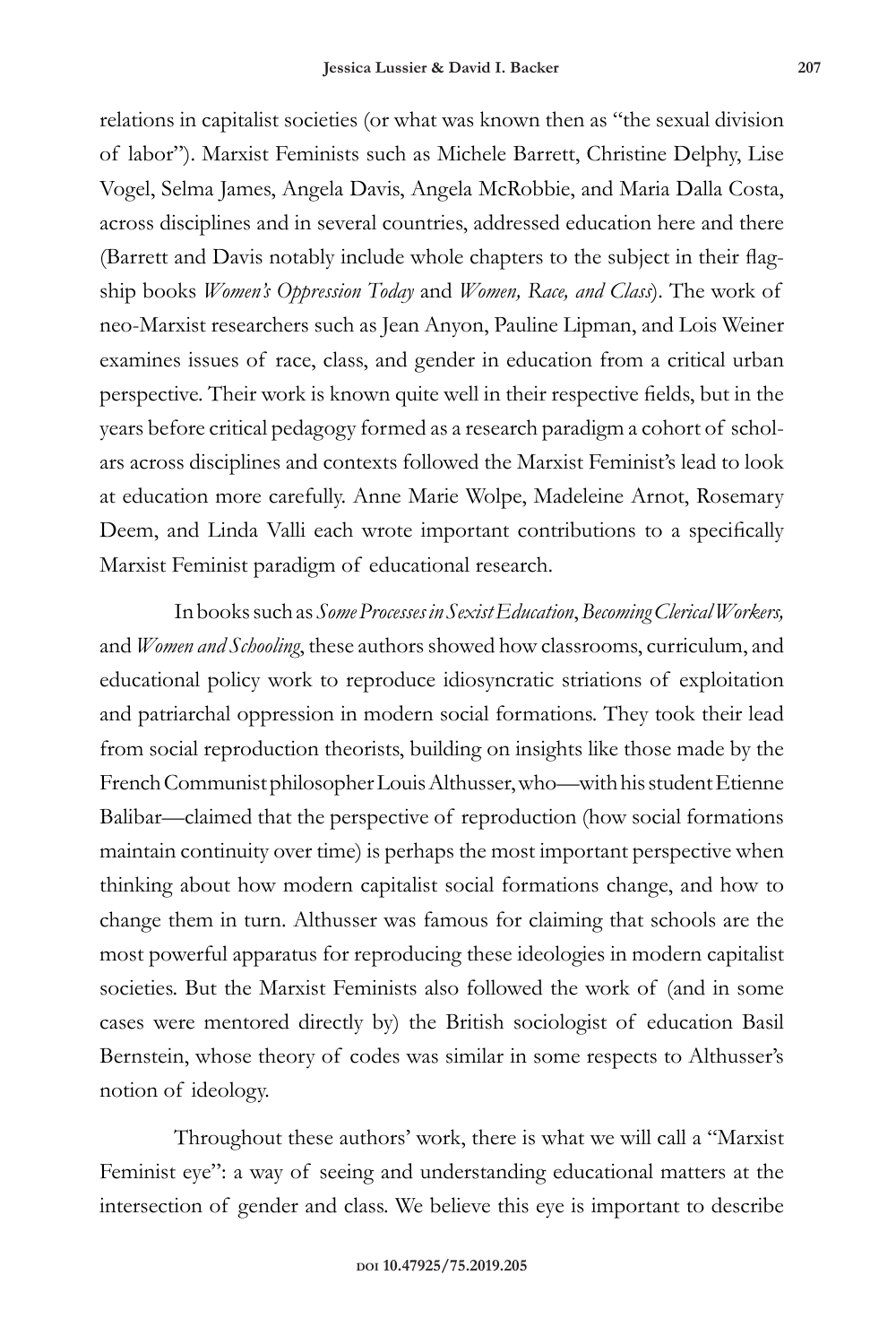for several reasons. First, it is crucial to know the intellectual history of educational research. Particularly now that social formations around the world are changing dramatically, specifically the rise of further left and right forces in the West, it may be tempting to call for new paradigms of thinking that incorporate intersecting social categories into a more traditional class analysis. We risk limiting our resources in intellectual and political battles if we do not know about who charted this territory before. Second, drawing from it as a resource, we think that such a Marxist Feminist eye is important for thinking through how to see intersections of social forces in education generally. While the Marxist Feminist eye in the 1970s and 1980s was able to see how capitalist exploitation and patriarchal oppression operate fluidly in educational institutions, that eye can be widened and sharpened today to see other intersections as well, namely race, ability, sexuality, nationality and others. We see the work of Valli, Deem, and Arnot in particular as helping to show us how to see education through an intersectional Marxist lens.

The Marxist Feminist eye draws on the strengths of both Marxist and feminist traditions to situate its theory with an understanding of how each of those forces intermingle. They show us that Marxist theory that does not include an understanding of the forces of patriarchy results in a limited understanding of political economy and only a partial view of how reproduction occurs. At the same time, this analysis shows the limits of a feminist position that isolates gender oppression from capitalist exploitation.

In Jean Anyon's 1984 essay "Intersections of gender and class: Accommodation and resistance by working-class and affluent females to contradictory sex role ideologies," she interviewed boys and girls at two elementary schools—one working class and the other affluent—about their experiences, expectations, and notions of gender and work. One participant student, a young girl, told her this anecdote: "My mother says she wants a job—but he [my father] doesn't want her to. And when they have a fight she says, 'I'm going to get a job.' And he treats her like a waitress. He just tells her to get the dinner."<sup>2</sup> In this passage we hear a young girl talking about her parents fighting. The mother desires employment, to get out of the house and work, but the father wants the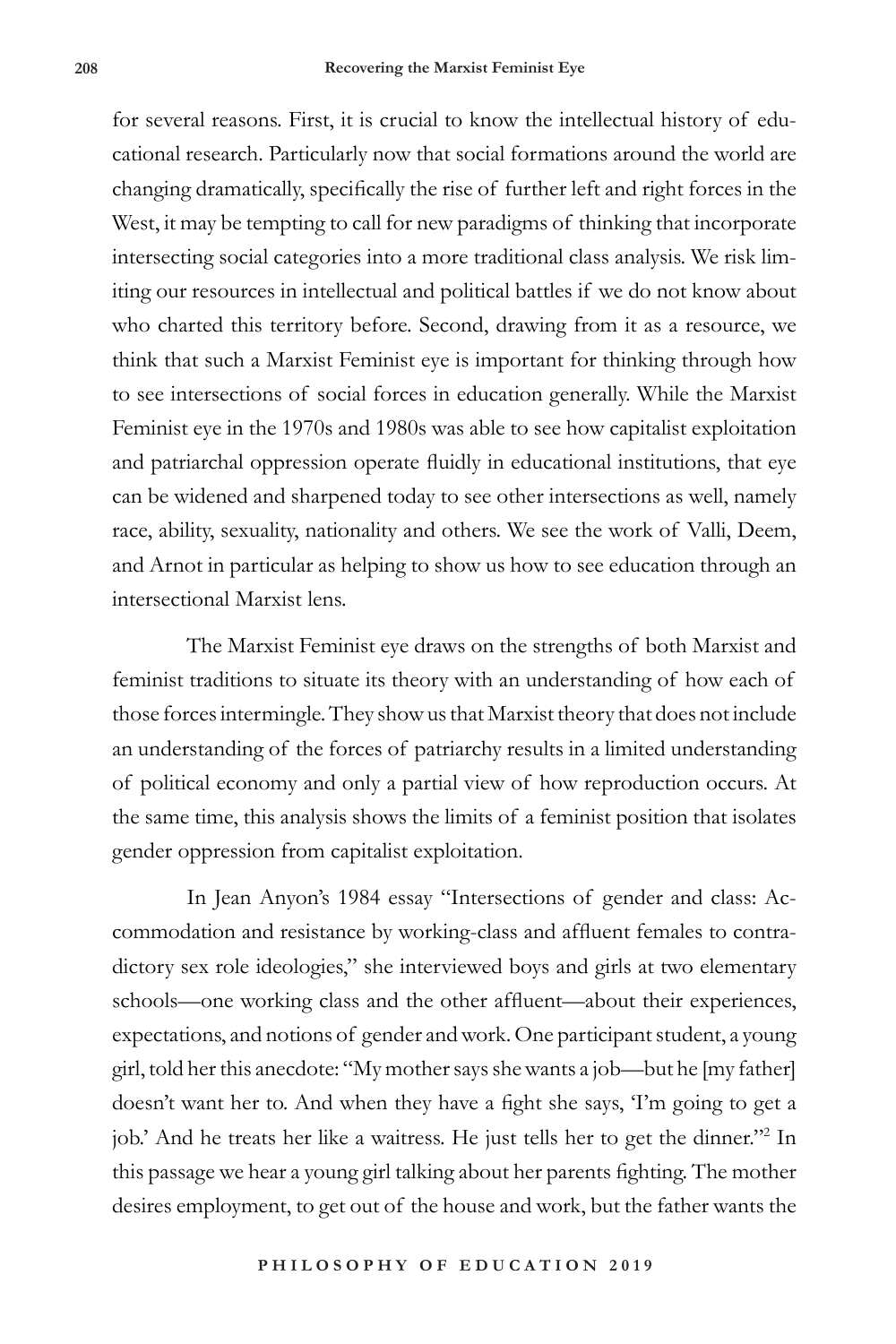opposite—for her to "get the dinner." As a threat to the husband's attempt to reinforce what gender studies has long known as the separate spheres doctrine where women stay at home and men go to work, the mother threatens to get a job. Yet we find out that the mother has to work anyway because the father's wages are not enough for the family to live on.

This passage, like most of the writings in the lesser-known tradition we refer to here, shows the ways that patriarchy and exploitation are what intersectional theorists call mutually constituting forces. Insights from feminists about domestic labor and connections between home and school were important contributions in setting the stage for Marxist Feminists to engage in conversations around social reproduction. Feminism's use of Marx's critique of political economy enables us to understand how intersecting identities develop within a capitalist society. Feminism without this critique is at risk of being enveloped within its neoliberal context and fails to address the material conditions produced by the intersection of capitalism and patriarchy (for example, the practice of giving microloans to women in poor countries marking them as "impoverished entrepreneurs").<sup>3</sup> In the following section we draw from Madeleine Arnot, Rosemary Deem, and Linda Valli to give examples of the Marxist Feminist eye, beginning with Arnot's use of "gender codes."

Arnot develops her theory of *gender codes*, drawing heavily on the work of her mentor Basil Bernstein, to illuminate how divisions of gender are reproduced in schools. Bernstein's research on codes seeks to understand distributions of power and the principles of social control. The classroom, for Bernstein, is not only involved in transmission, but is a site where structures are embodied in social relationships.<sup>4</sup> To borrow language from Althusser, the "dominant ideology" taught (be it heteronormativity, white supremacy, or others) frames our social relationships, shaping our language and, through this, our mental structures; this is what it means "to be interpellated."5 Arnot picks up this project by looking at the schooling of girls in the 1980s and the school's emphasis on docility and domesticity. Living under the forces of both patriarchy and capitalism, education served as means of hailing females into their expected "femaleness," which is both an education for exploitative relations (woman as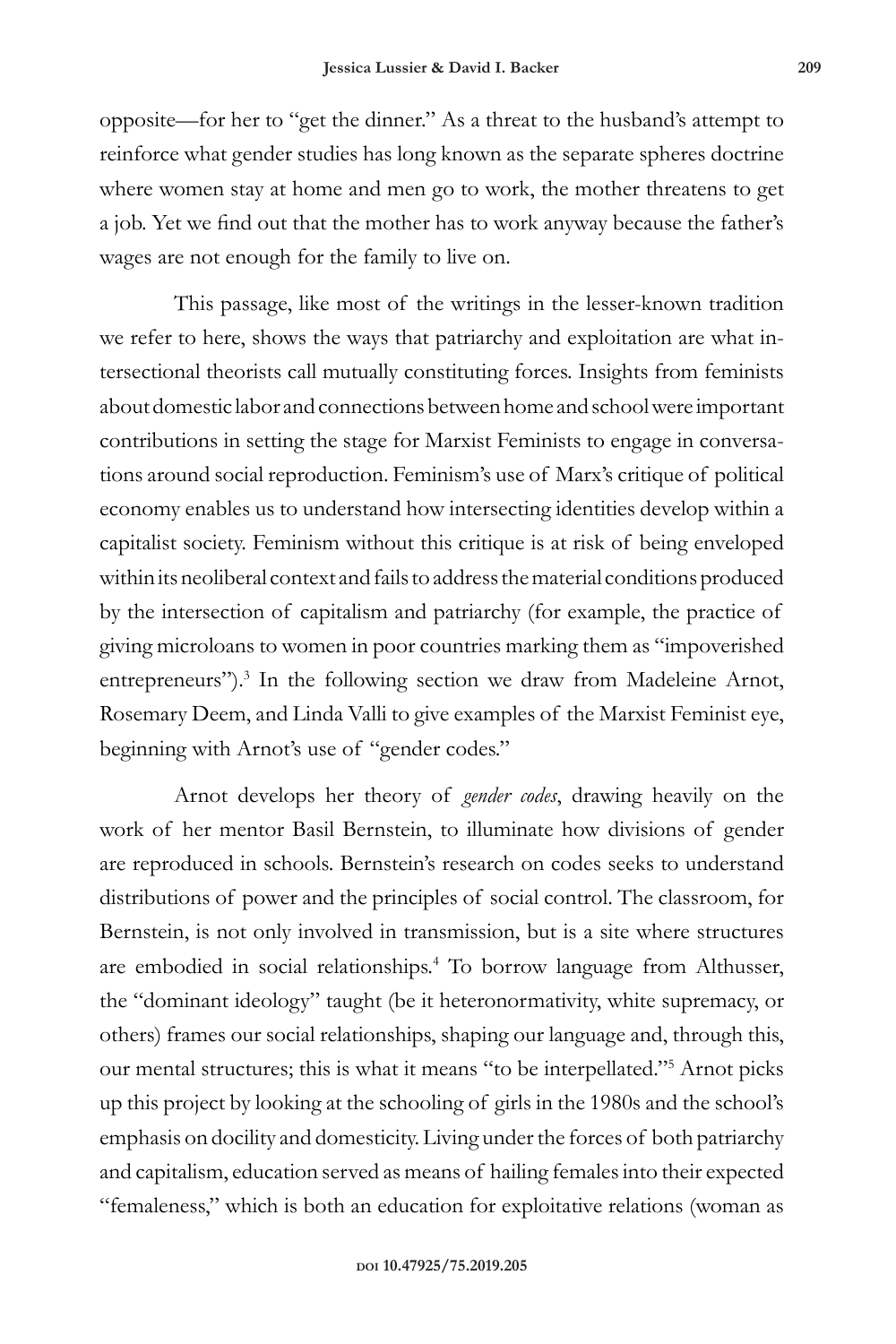docile *worker*) and an education for oppressive gender relations (*woman* as docile worker). Arnot's writings capture educational realities at the intersection of patriarchy and exploitation in just this way. In her essay, "Feminist Perspective on the Relationship Between Family Life and School Life," she cites research differentiating between "'spontaneous' forms of pedagogy (which typify the work of mothers in childcare and teachers in primary schools) and the more 'instrumental' pedagogic styles (found in secondary schools)" in order to show how pedagogy "reproduces not only the sexual division of labor but also bourgeois class culture."6

Another fascinating example is Arnot's writings on single-sex education. She asks, "how does one locate female class differences in an educational system designed to reproduce the seemingly more important set of class relations those of men and male occupational hierarchies?" She continues:

> The implications of feminist struggles over sex segregation for class struggles over education cannot be ignored, or seen as separate. Single-sex schooling was part of the reproduction of class relations ... The history of class reproduction, of class relations and bourgeois privilege includes not as a marginal but as an integral feature, the reproduction of bourgeois family forms (the norms of heterosexuality, female virginity, and marriage) as well as particular concepts of masculinity and femininity which held together the gender division of labor within paid employment in family life.<sup>7</sup>

A traditional Marxist perspective might focus on the ways such schools reproduce class relations, and a feminist lens might look at the gendered and sexualized aspects of schooling. Arnot's Marxist Feminist eye sees both social forces acting simultaneously: the reproduction of class relations includes gender relations not as a marginal but as an integral feature. She concludes in that essay: "I have tried to show that the issue of co-education and single-sex education ... involve[s] notions of what the relations between the sexes should be in an educational system which was already class divided."8 Like femaleness in curricula and distinctive kinds of pedagogy, gender and class mutually constitute single-sex education.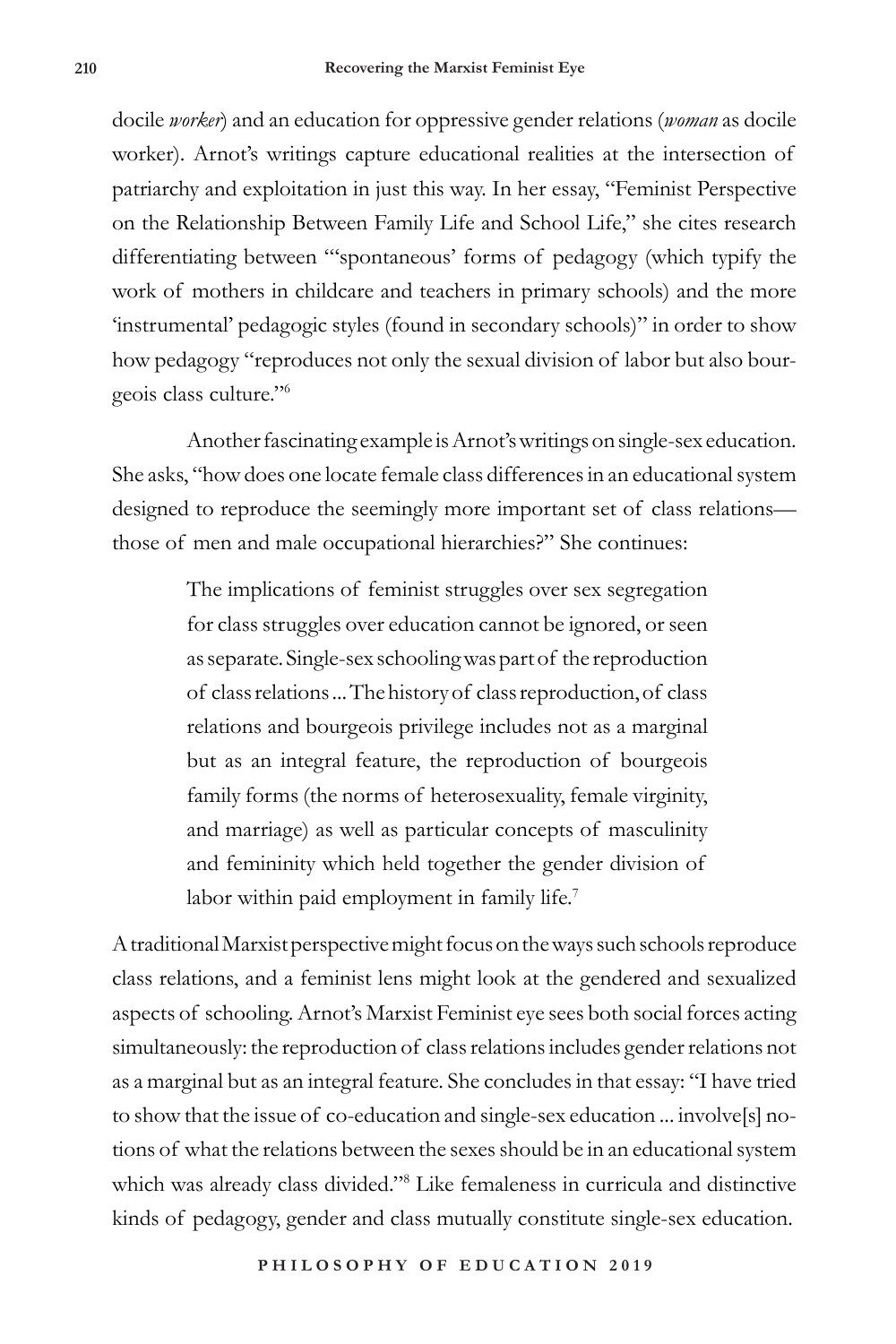Linda Valli also draws from Bernstein's theory of codes to talk about how a cooperative program at a midwestern high school reproduces the sexual division of labor. While the term may be outdated today, we would say something like "gendered division of labor" to think through this concept. In her ethnography, she recounts the comments of Mrs. Lewis, a self-identified feminist teacher in the cooperative program, when talking about professional expectations for women: "I tend to look at appearance as being extremely important. For instance, in New York, what do girls who work in top-notch jobs look like: Fabulous! ... that's the way it is everywhere."<sup>9</sup> Valli, like Arnot above, sees the cooperative program at the intersections of gender and class. Mrs. Lewis's exhortation that girls must look good to get top-notch jobs shows how interpellations in school reproduce both class and gender. In this anecdote, the class character of the comment is mutually constituted by its gender character.

Valli found other examples of gender intermingling with class during the school day. When asked about taking shop classes, a female student replied: "I would have liked an auto repair course even though I'm all thumbs. But it was all boys so I wouldn't have felt right ... Nobody would think you'd take mechanics, unless you were loose."10The student speaks here about being perceived as "loose," or a sexually deviant woman, if she were to take a technical course on fixing cars. That technical course is clearly a vocational course, one directed explicitly at preparing students for a particular labor market. The student's worry about her reputation, her gender and sexuality, as she pursues that education is clear here, and by highlighting the response Valli points us to yet another example of gender and class intersecting.

In *Becoming Clerical Workers*, Valli writes explicitly about exploitation and patriarchy. After a lengthy section on the difference between technical and social relations in a mode of production, illustrated by the increased rate of automation in the adoption of computers in offices in the 1970s, Valli writes that:

> Capitalist relations do not fully account for the sexual division of labor, a division in which women by and large have not merely different but inferior positions to men. While capital determine that most workers will have subordinate positions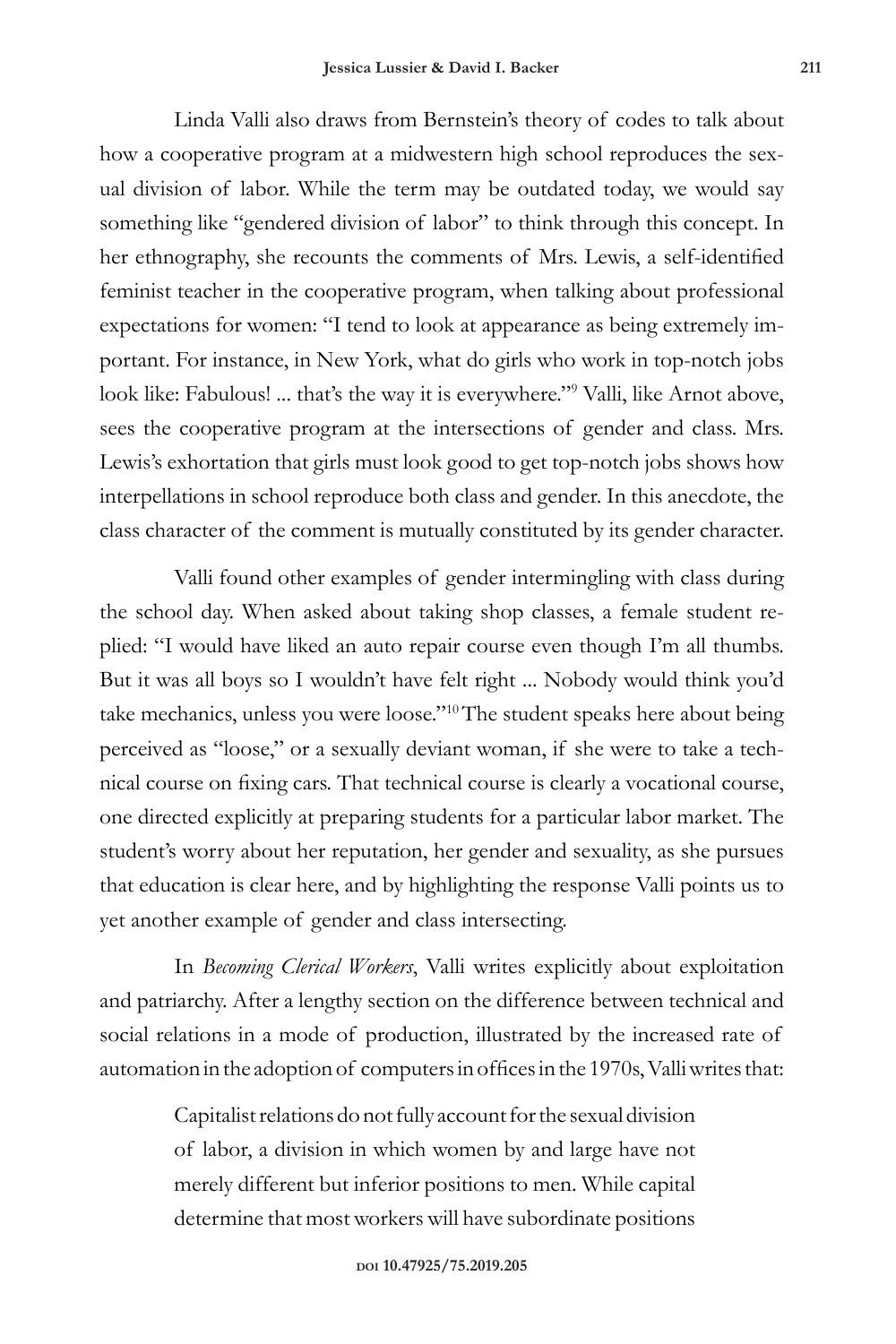in a hierarchical division of labor, it does not necessarily determine that that division be sexual or that women will be disproportionately allocated to those positions. For an adequate explanation of this phenomenon, the concept of patriarchy must be utilized.<sup>11</sup>

In each of the cases mentioned, she blends the two frameworks of exploitation and oppression together, finding examples of how they mutually constitute one another.

Rosemary Deem would use the same Marxist Feminist eye when writing about the history of women's education and their entrance into the labor market from 1850 to 1970. She confirms Valli's finding: "what [girls] got out of that education was a confirmation of the position of women in the social relations of capitalism, particularly with regard to the sexual division of labour."<sup>12</sup> As women's work began to move outside the domestic realm, often in working-class homes as a response to an economic need for two incomes, women's labor became subsumed by the driving "needs" of the capitalist market. Deem analyzes the difference in curriculum between boys and girls through the lens of a capitalist labor market. Whereas a traditional Marxist analysis might pass over the differences between boys' and girls' curriculum, and whereas a feminist lens might focus exclusively on the inequality in this curriculum, the Marxist Feminist eye sees the inequality in terms of the reproduction of labor. Her conclusion to the historical chapter of *Women and Schooling* demonstrates this dual concern clearly: "it will be suggested [in this book] that the achievement of equal education by women is something incompatible with the present culture, ideology, and social relationships of production in capitalist Britain."13

This Marxist Feminist eye is explicit in her theoretical framework when she writes:

> [I]n most capitalist societies there remains a strongly entrenched sexual division of labour, separating what women do from what men do. Because of this, it is both possible and feasible to argue that the sexual division of labor must be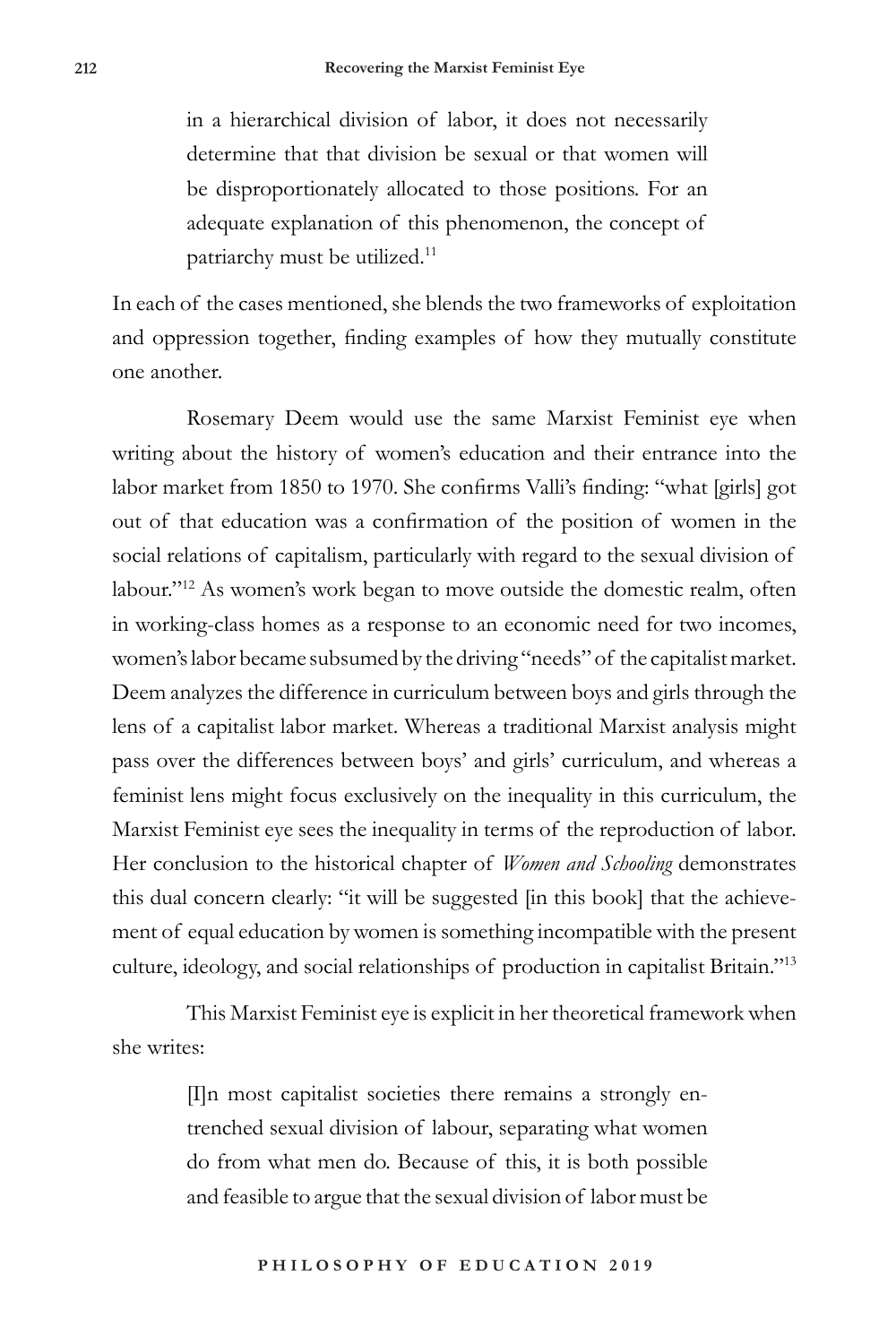essential to the maintenance of capitalist society ... Althusser has argued that societies involved in the production of goods must, in order to continue that production, reproduce both the forces of production ... and the existing relationships of production.<sup>14</sup>

These "relationships of production" get reproduced in schools, where students learn (again, Deem cites Althusser) "first, the techniques or 'know-how' of the dominant culture in society, and second ... the rules of good behavior." Deem continues:

> [B]oys, according to whether they are the sons of capitalist employers, middle-class professionals, or working-class semiskilled laborers, learn at school their appropriate place in the class and work hierarchy, girls, irrespective of their class background, are much more likely to learn that a woman's place and primary responsibilities lie in the home and the family, not the labor market.<sup>15</sup>

Today, forty years after Deem's work was first published in 1978, women in the United States enter the workforce at comparable rates to men,<sup>16</sup> but the category of family remains an important notion for neoliberalism's reliance on unpaid domestic and care work.

Each of the above authors—Arnot, Deem, and Valli— constructed what we call a Marxist Feminist eye. This eye's theoretical framework combines a Marxist critique of exploitation with a feminist critique of patriarchy, seeing the two social forces at work together, mutually constituting, in the educational moment. Arnot would write that: "I feel that the complex dynamics of the lived experience of class and gender relations are beginning to be glimpsed and that the ambiguities which mark a system such as patriarchal capitalism are being brought into focus for the first time."17 Indeed the Marxist Feminists from her generation did glimpse these complex dynamics as they played out in school. Their work was a rigorous look at how exploitation and oppression mutually constitute one another in education, though the eye through which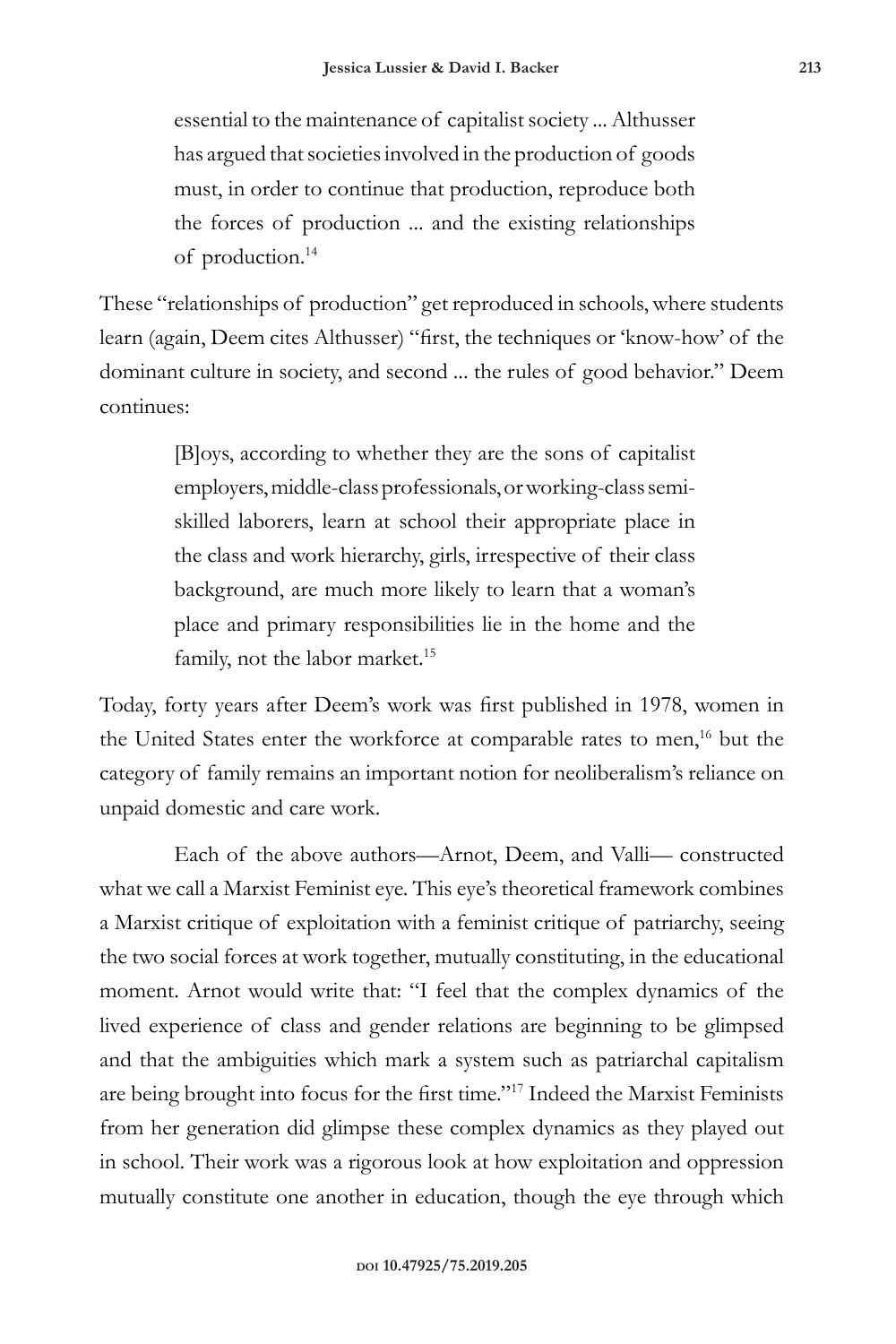they looked has since been lost. While Marxist educational researchers continue to develop and apply the traditional analysis of exploitation, in some cases including gender in their accounts, and authors in the feminist tradition focus on patriarchy but without such an explicit focus on capitalism as exhibited above, the authors cited give each pride of place in their thinking in ways rarely found in contemporary research.

There are obvious limits to the Marxist Feminist accounts cited above and those like them, in that they have a somewhat narrow focus on gender and class. Nearly all white women, the authors above do not include robust critiques of race, sexuality, ability, or nationality in their analyses. Later authors in the critical tradition would expand the Marxist Feminist eye, particularly with respect to race; bell hooks being just one prominent example. However, we believe the eye with which the above Marxist Feminists analyzed educational matters can be augmented to include other social forces and used to analyze contemporary educational issues.

## CONCLUSION: DECODING HEGEMONY AND NEOLIBERALISM

Arnot develops the concepts of class-based gender codes to understand how educational institutions, families and workplaces "win over" new generations to particular definitions of masculinity and femininity, reproducing inequality through the favoring of one over the other. Her conception of hegemonic institutional authority and dissemination of divisions of gender can be expanded to understand how white supremacy, heteronormativity, and bourgeois norms are actively produced in school settings. Recognizing this as a social coding process where a subject is *subjected to* dominant modes of power, means recognizing the opportunity and need to "*decode*."

If we wish to interrupt social coding in education, we must have the tools available to name the process. The term "reproduction" was popular when the Marxist Feminists above were writing. With Arnot we understand reproduction in the context of the larger theory of *hegemony*. Such an understanding of reproduction emphasizes the active nature of learning, as well as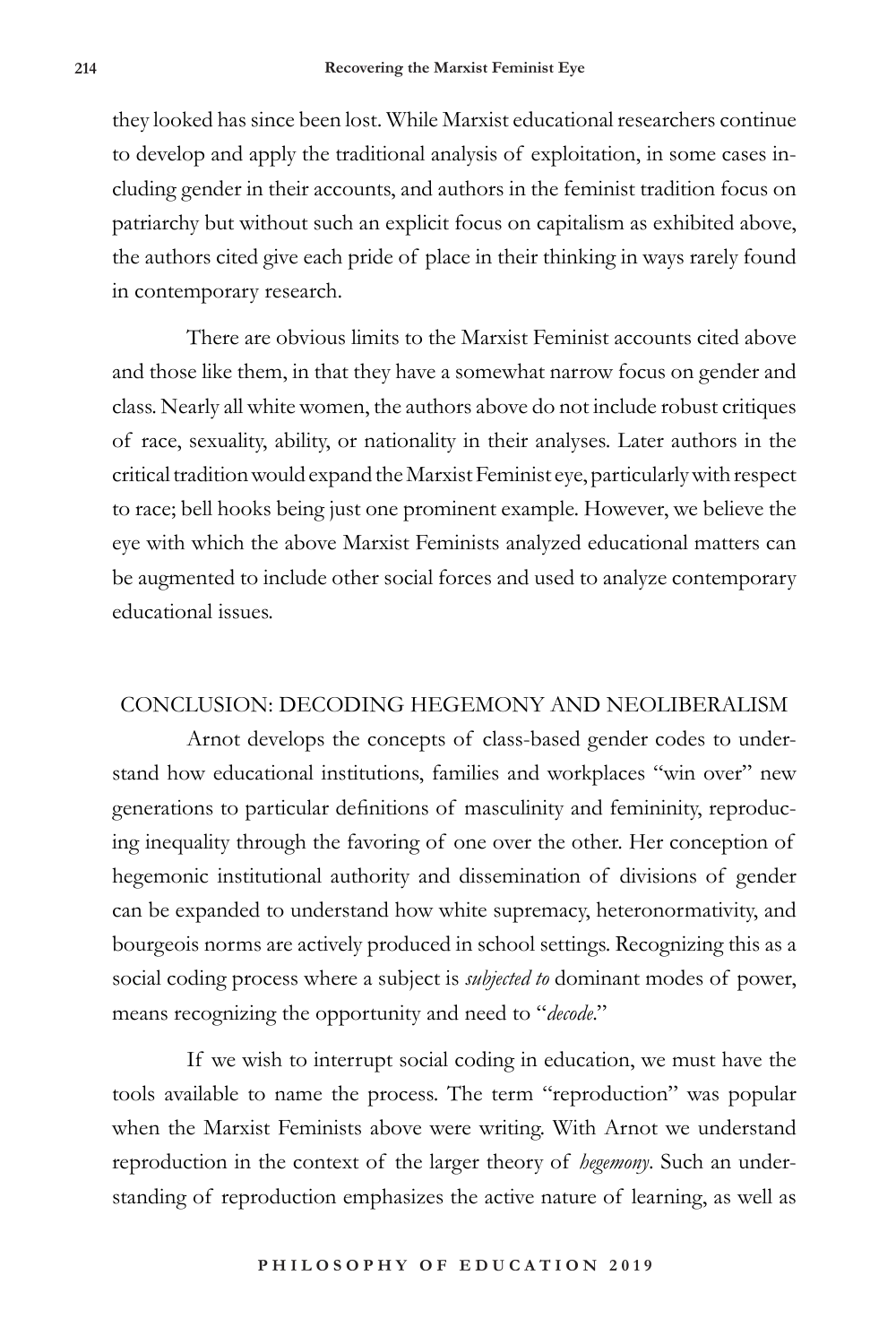the power struggles and points of conflict that exist in, and outside, the school. Arnot offers us a definition of male hegemony as "a whole series of separate 'moments' through which women have come to accept a male-dominated culture, its legality, and their subordination to it and in it."18 This process of accepting forms of dominance is key to Antonio Gramsci's geological theory of social formations, where a balance of forces is governed by a structure in dominance because ruling classes have secured hegemony through wars of position.19 Social reproduction always happens in this larger context of contingency. Ruling classes secure consent through subjects in the social formation, reproducing subjectivities to maintain continuity of their rule, and gender thus can be seen as both arbitrary, socially constructed, and recognizable through *patterns of experience*. Arnot's conception of "women" is forward thinking in this way, as she does not fall prey to the dichotomous thinking that prevailed in second wave feminism insisting on the homogenous category of women in relation to men. By focusing on the collective lived experience of women *as women*, Arnot's feminist framework turns away from an insistence on metanarratives and calls upon relationships and interactions to theorize how divisions of gender are reproduced in educational settings. Understanding divisions of gender are inherently socially constructed and thus contingent, we recognize that individuals must inhabit these gendered categories, even as they strive to decode, or unmake them.<sup>20</sup> Standing within the Marxist tradition, we recognize that divisions of race, gender, sexuality, nationality, and others are categories that are socially constructed and confined, and serve to limit the material conditions of marginalized groups. We join the Combahee River Collective in the belief that: "We need to articulate the real class situation of persons who are not merely raceless, sexless workers, but for whom racial and sexual oppression are significant determinants in their working/economic lives."<sup>21</sup>By shifting our concern to hegemony, intersecting identities can be understood through the concept of categories as what we will call "*patterns of lived experience*."

As a tool, this Marxist Feminist eye gets us looking at how the economization of schooling shapes identities. Neoliberalism, for instance, promotes broad inequality and threatens democracy. The Marxist Feminist eye is helpful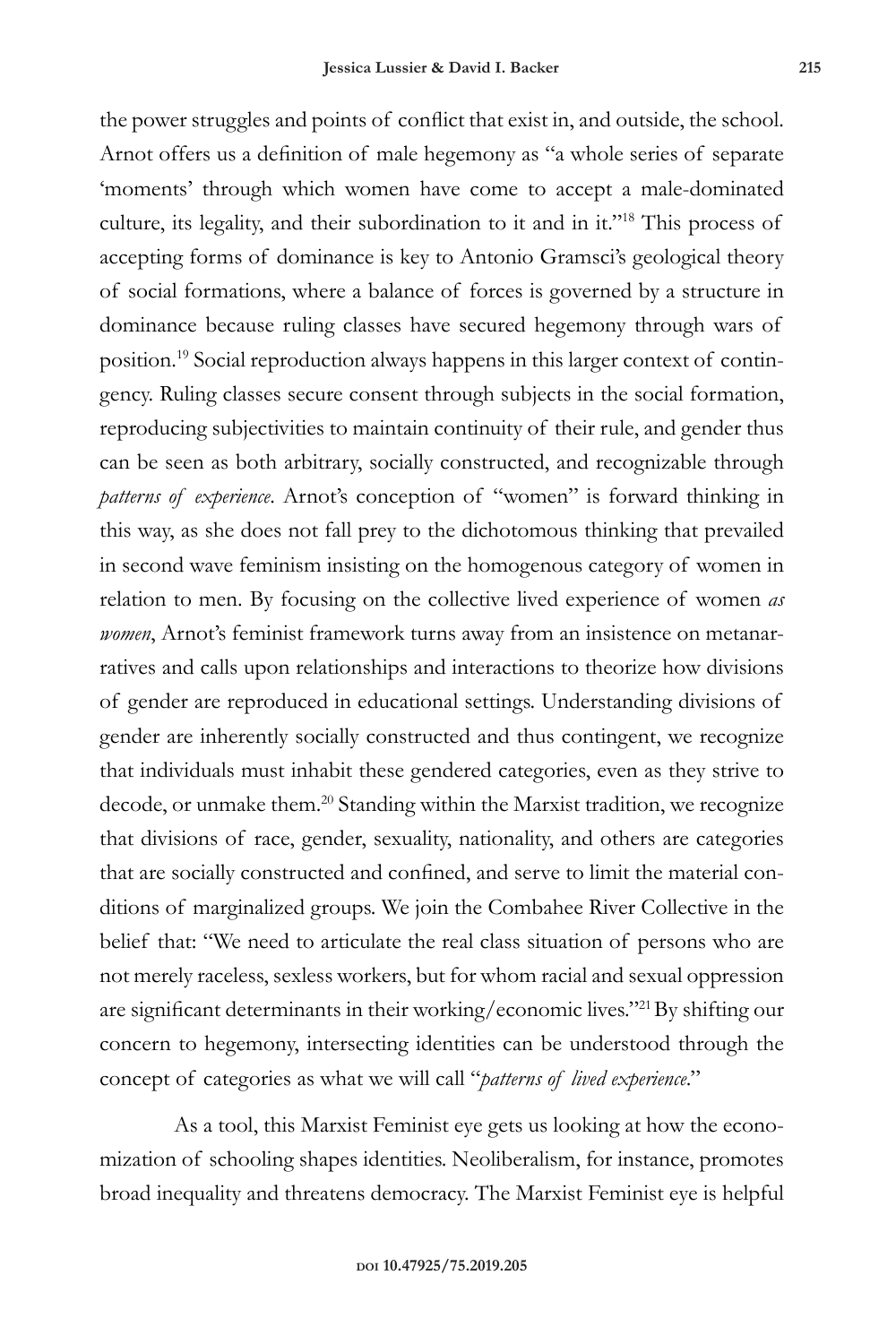because it makes apparent the interlocking nature of capitalism and patriarchy (and more broadly white supremacy and other systems of power). It reveals the ways neoliberalism attempts to isolate us from one another and against a collective "we." Kaela Jubas describes how institutions and discourses of liberal democracy "distract the attention of the oppressed and marginalized from problems of material and social relations, and seduce them with an ideological premise of individual rights, freedoms, and potential."<sup>22</sup> Neoliberalism's practice of individualizing is an attempt to depoliticize, moving the locus of responsibility from the state to the individual. Wendy Brown describes this as the "responsibilization" of individuals.23 This shift of responsibility is in the movements of school choice, accountability movements, and the student loan system. We share Adriana Cavarero's concern of the over-privileging of the "we" in movements.<sup>24</sup> However, rather than abandon the collective as a means of revolutionary possibility, we aim to shed light on the subjectivity in which "we" have come into being, and by which we are continually shaped. Judith Butler writes: "The norms by which I seek to make myself recognizable are not fully mine. They are not born with me."25 Indeed, the norms, or codes, present in today's societies shape and confine our responses. While the tradition of critiquing neoliberalism, as well as Butler's perspective on identity, are well-known in the educational literature, we see a role for the lost tradition of Marxist Feminism in thinking through these questions. A distinctive approach, exemplified by Arnot's notion of gender codes, the Marxist Feminist eye sees educational matters at the intersection of exploitation and oppression. Such an eye would pick out aspects of these social forces that are crucial to understanding how to change them.

<sup>1</sup> Angela McRobbie, "Working Class Girls and the Culture of Femininity," in *Women Take Issue: Aspects of Women's Subordination*, ed. Women's Studies Group, Centre for Contemporary Cultural Studies (London: Hutchinson, 1978).

<sup>2</sup> Jean Anyon, "Intersections of Gender and Class: Accommodation and Resistance by Working-Class and Affluent Females to Contradictory Sex Role Ideologies," *The Journal of Education* 166, no. 1 (1984), 36.